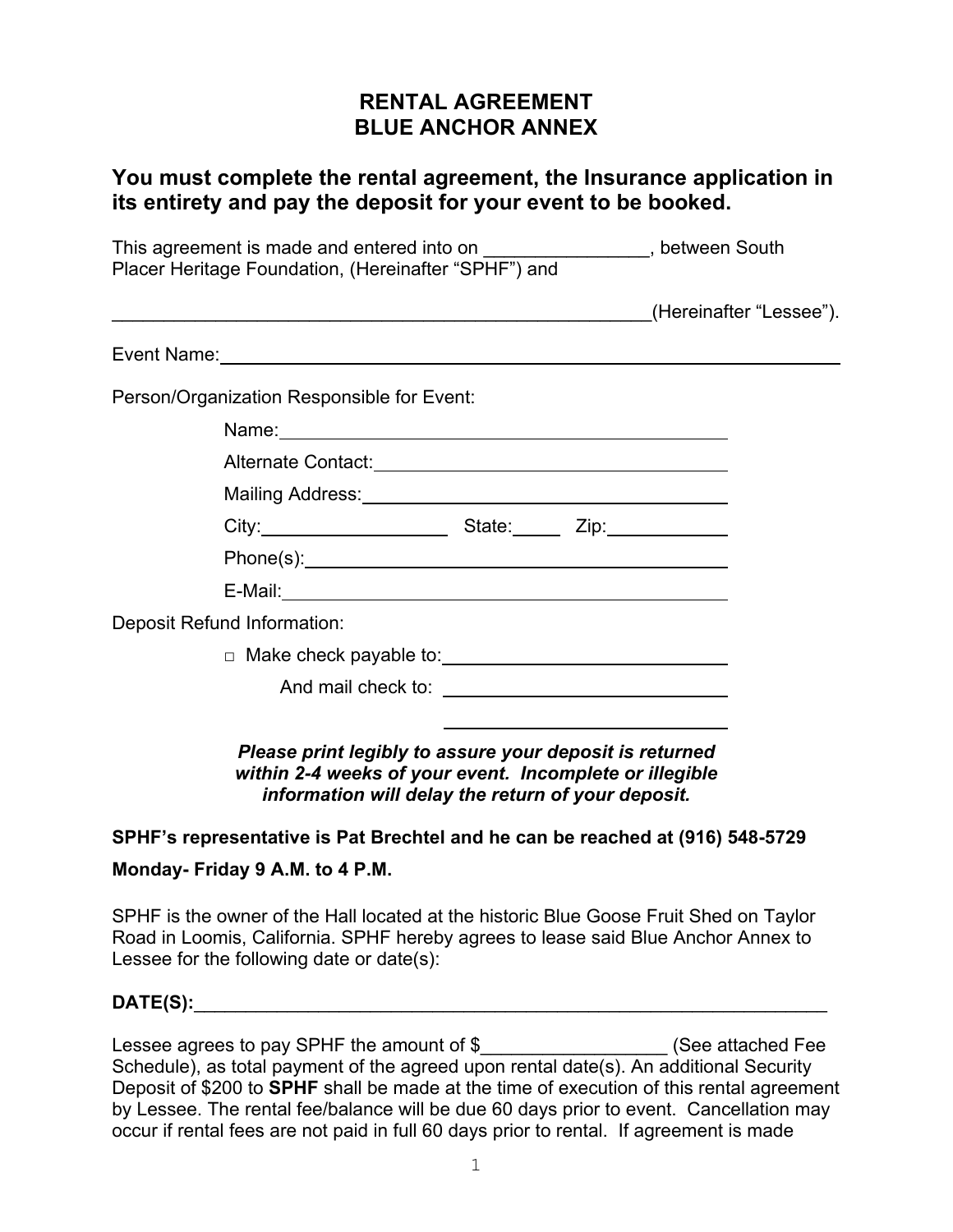within 60 days, total deposit and rental amount is due at time of execution. Payments made within fourteen (14) days prior to an event will only be accepted through PayPal. There will be no sub-leasing of the Annex.

For deposits and payments, no cash please. We accept PayPal and checks, and money orders made payable to SPHF. A minimum charge of \$35.00 will be charged for returned checks. This contract, payments, etc., can be mailed to:

> South Placer Heritage Foundation P.O. Box 1152 Loomis, CA 95650

The Security Deposit shall be refundable upon termination of this Rental Agreement if the terms and conditions agreed upon by Lessee are performed. Lessee's liability is not limited to the amount of the Security Deposit. Security deposit will be returned to Lessee within 21 days from the termination of this agreement. Deductions, if any, from the Security Deposit will be itemized for Lessee.

SPHF will cancel any event if the terms and payment requirements of the Rental Agreement have not been met. Cancellations shall be subject to the following conditions:

> Greater than 60 days before event \$100.00 administrative fee Within 60 days of event 100% of rental rate

**All cancellations are required to be in writing by the responsible party who is listed on the Tenant User Insurance Questionnaire**. Catastrophe: Either party may terminate or suspend its obligations under the contract if such obligations are delayed, presented or rendered impractical by any of the following incidents to the extent such incident is beyond the reasonable control of the party whose performance is prevented or rendered impractical: fire, flood, riot, earthquake, civil commotion, insurrection, Act of God, labor disputes, strikes, war, shortage or loss of utilities, any law, ordinance, rule or regulation which becomes effective after the date of the execution of the contract.

Lessee will not do anything on the leased premises that may subject SPHF to any liability for damage to person or property or by reason of any violation of law. Lessee will indemnify and hold SPHF harmless from all liability, and any other expense, due to (i) any breach of any covenant contained in this rental agreement to be performed by Lessee; (ii) any activity performed by Lessee on the leased premises; and (iii) any other personal injury or property damage occurring in or about the leased premises. SPHF will not be liable for (i) any damage to Lessee's property by theft, casualty or otherwise; of (ii) any personal injury or other property damage, unless such injury or damage is caused by SPHF's negligence or the negligence of its employees and/or agent. Moreover, SPHF is not liable for any personal injury or property damage, whether or not the result of its negligence, to the extent compensated by Lessee's insurance.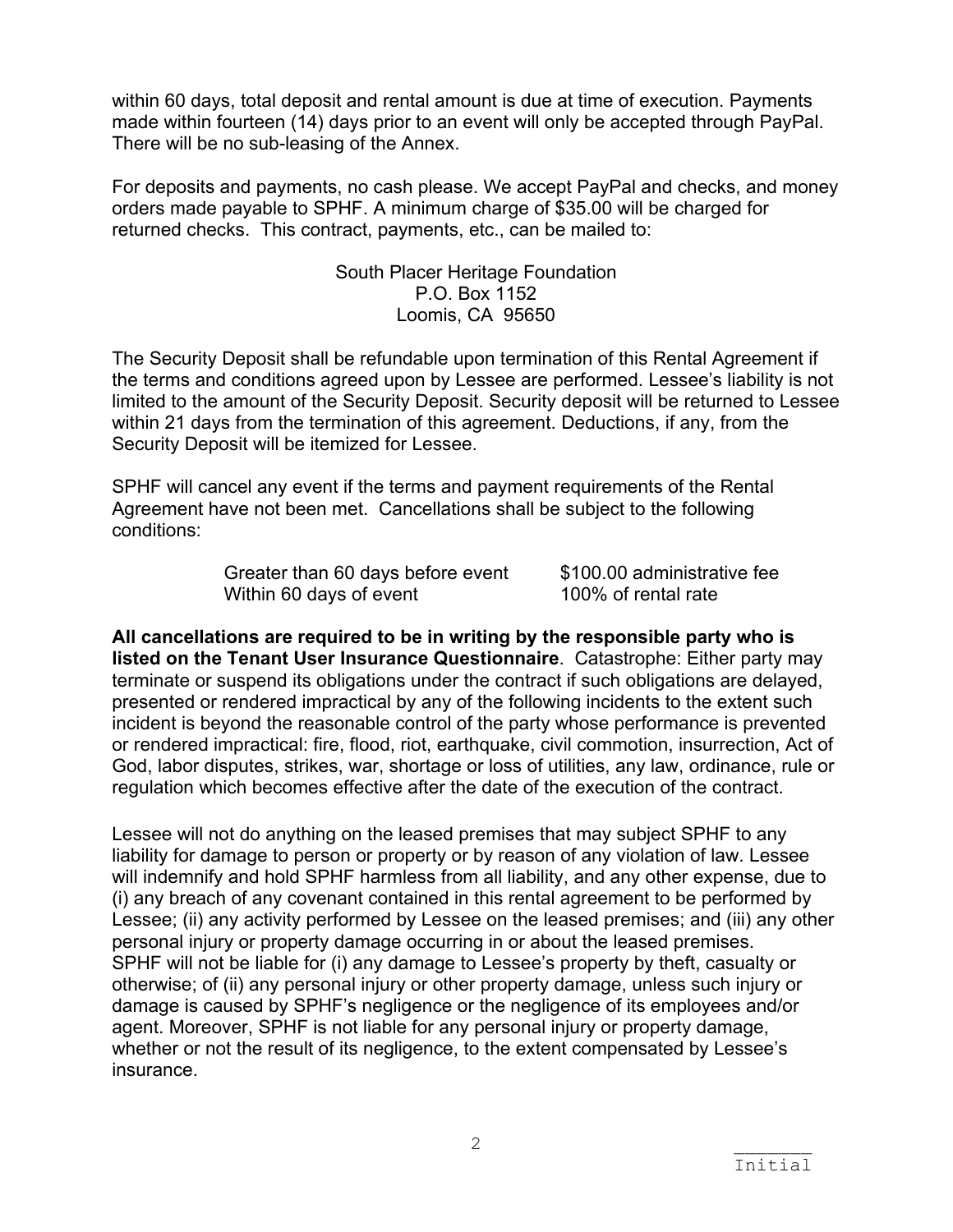Lessee will be responsible for cleanup of the leased premises during scheduled events and after scheduled events. The hall, kitchen, bathroom and outside of the building must be cleaned and returned to the same order as when you received it by the specific check out time.

This rental agreement is the entire agreement between SPHF and Lessee, and no earlier statement or written agreement has any force or effect. Lessee agrees it is not relying on any representation or agreement except those contained in this rental agreement. This rental agreement may not be amended, modified in any respect, or canceled, except by written agreement between the parties.

If SPHF is required to bring legal action to enforce this contract, it shall be entitled to reasonable attorney fees from Lessee. Lessee agrees to abide by the attached rules and regulations regarding the use of the Hall.

If any provisions of this rental agreement are invalid or unenforceable, the remainder of this rental agreement will not be affected and will remain valid and enforceable to the fullest extent permitted by law.

 I will provide a \$1,000,000 Certificate of Liability Insurance naming South Placer Heritage Foundation as additional insured 60 days prior to event. Initial OR I will include the event insurance application and purchase my coverage directly from Hebard Insurance Solutions at least 60 days prior to event. Initial

Please provide anticipated number of guests attending

SPHF:\_\_\_\_\_\_\_\_\_\_\_\_\_\_\_\_\_\_\_\_\_\_\_\_\_\_\_\_\_\_\_\_\_\_\_\_\_\_

Signature

Lessee:\_\_\_\_\_\_\_\_\_\_\_\_\_\_\_\_\_\_\_\_\_\_\_\_\_\_\_\_\_\_\_\_\_\_\_\_\_\_\_

Signature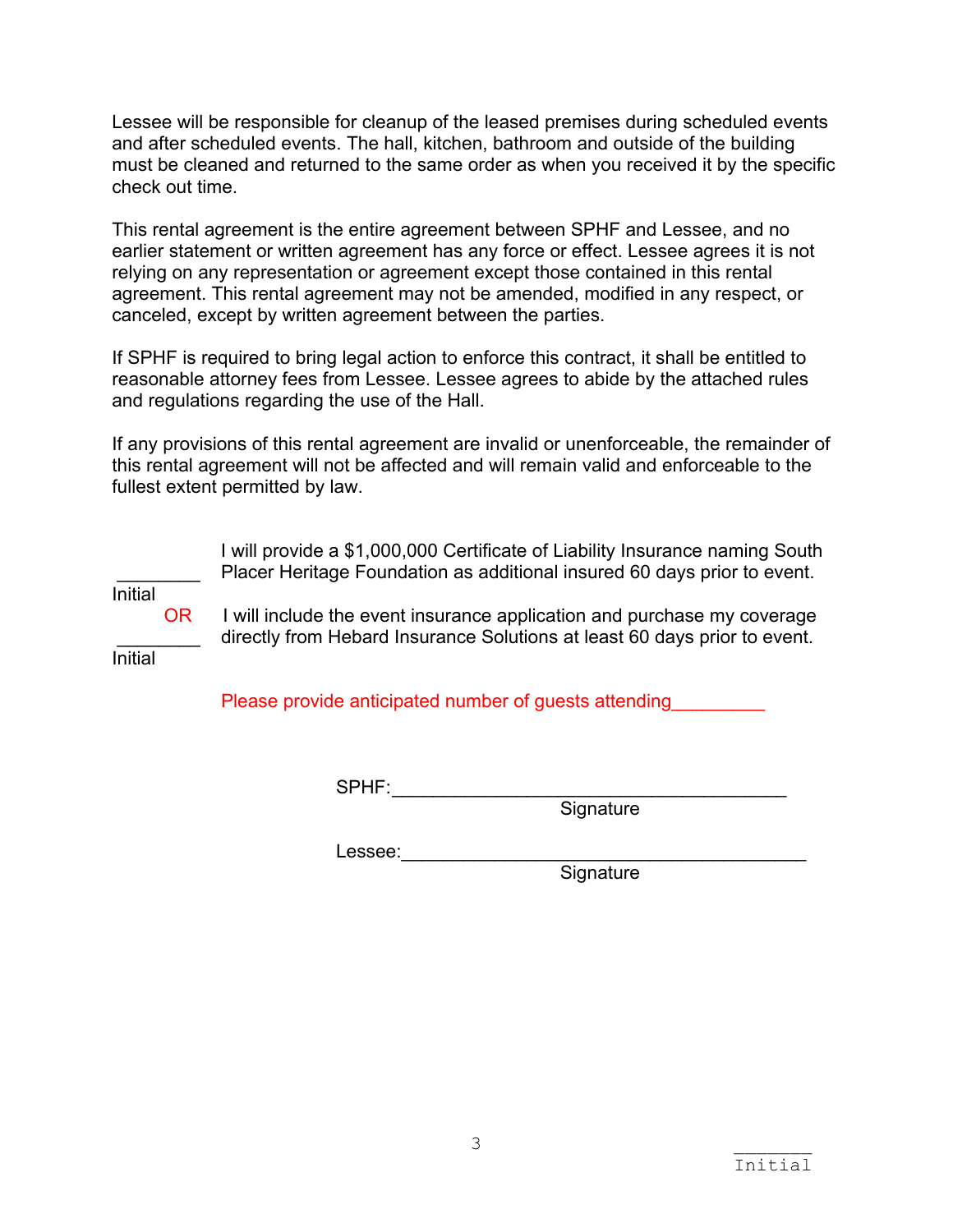# **FEE SCHEDULE** *(Please check which rentals you are contracting for)*

| $\Box$ Rental of Annex (Sunday- Thursday)        | \$300 + \$200 Security Deposit |
|--------------------------------------------------|--------------------------------|
| $\Box$ Rental of Annex (Friday- Saturday)        | $$400 + $200$ Security Deposit |
| □ Kitchen Prep Room                              | Included in Rental             |
| □ Table and Chairs                               | Included in Rental             |
| $\Box$ Cleanup and teardown of Tables and Chairs | \$100                          |
| $\Box$ 6 Pub Tables                              | \$50                           |

*.*